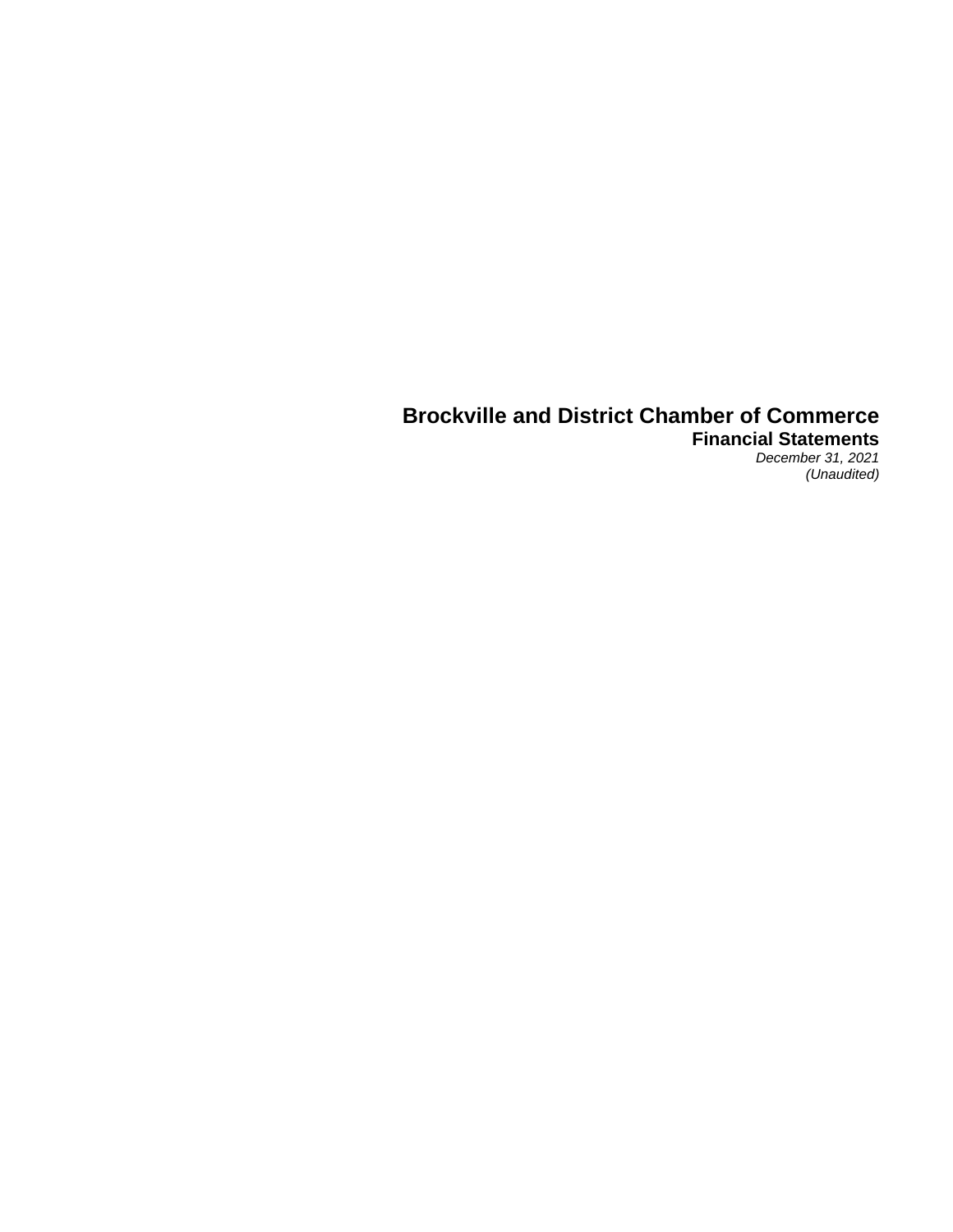

To the Members of Brockville and District Chamber of Commerce:

We have reviewed the accompanying financial statements of Brockville and District Chamber of Commerce that comprise the statement of financial position as at December 31, 2021, and the statements of operations, changes in net assets and cash flows for the year then ended, and a summary of significant accounting policies and other explanatory information.

### Management's Responsibility for the Financial Statements

Management is responsible for the preparation and fair presentation of these financial statements in accordance with Canadian accounting standards for not-for-profit organizations, and for such internal control as management determines is necessary to enable the preparation of financial statements that are free from material misstatement, whether due to fraud or error.

### **Practitioner's Responsibility**

Our responsibility is to express a conclusion on the accompanying financial statements based on our review. We conducted our review in accordance with Canadian generally accepted standards for review engagements, which require us to comply with relevant ethical requirements.

A review of financial statements in accordance with Canadian generally accepted standards for review engagements is a limited assurance engagement. The practitioner performs procedures, primarily consisting of making inquiries of management and others within the entity, as appropriate, and applying analytical procedures, and evaluates the evidence obtained.

The procedures performed in a review are substantially less in extent than, and vary in nature from, those performed in an audit conducted in accordance with Canadian generally accepted auditing standards. Accordingly, we do not express an audit opinion on these financial statements.

### Conclusion

Based on our review, nothing has come to our attention that causes us to believe that the financial statements do not present fairly, in all material respects, the financial position of Brockville and District Chamber of Commerce as at December 31, 2021, and the results of its operations and its cash flows for the year then ended in accordance with Canadian accounting standards for not-for-profit organizations.

MNPLLP

Brockville, Ontario Chartered Professional Accountants March 22, 2022 Licensed Public Accountants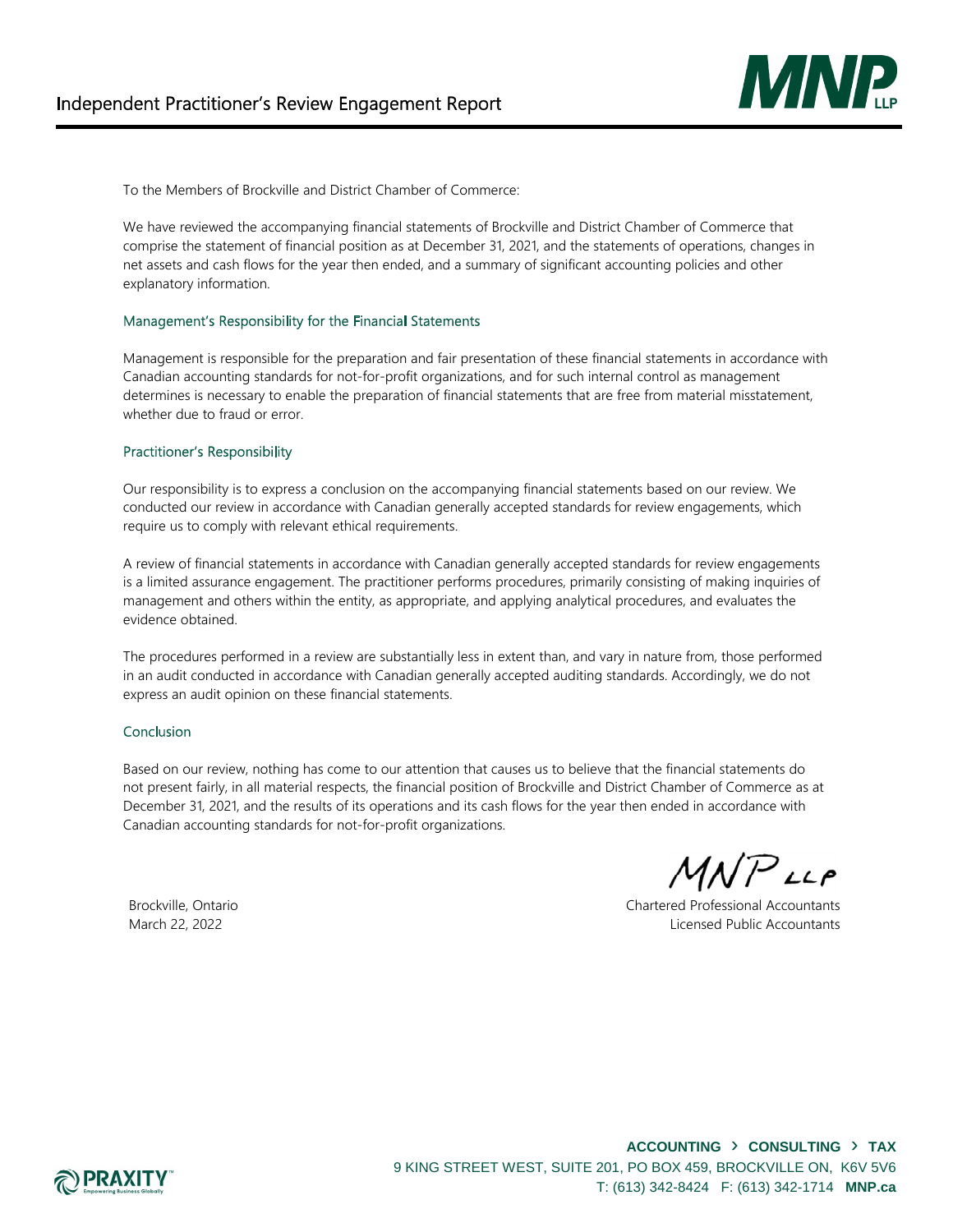# **Statement of Financial Position**

*As at December 31, 2021 (Unaudited)*

|                                                                                 | 2021              | 2020              |
|---------------------------------------------------------------------------------|-------------------|-------------------|
| <b>Assets</b>                                                                   |                   |                   |
| <b>Current</b>                                                                  |                   |                   |
| Cash<br>Accounts receivable (Note 3)                                            | 377,215<br>28,045 | 346,780<br>34,064 |
| Merchandise inventory                                                           |                   | 8,532             |
|                                                                                 | 405,260           | 389,376           |
| Capital assets (Note 4)                                                         | 5,433             | 7,329             |
|                                                                                 | 410,693           | 396,705           |
| <b>Liabilities</b>                                                              |                   |                   |
| <b>Current</b>                                                                  |                   |                   |
| Accounts payable and accrued liabilities<br>Deferred revenue                    | 11,738<br>177     | 72,458<br>2,100   |
| Deferred contributions for expenses of future periods (Note 6)                  | 31,640            | 49,018            |
|                                                                                 | 43,555            | 123,576           |
| Long-term debt (Note 7)                                                         | 40,000            | 30,000            |
|                                                                                 | 83,555            | 153,576           |
| <b>Net Assets</b>                                                               |                   |                   |
| Investment in capital assets                                                    | 5,433             | 7,329             |
| Internally restricted (Note 9)                                                  | 64,139            | 64,139            |
| Internally restricted - Young Professionals (Note 10)<br>Unrestricted - General | 4,137<br>253,429  | 2,441<br>169,220  |
|                                                                                 | 327,138           | 243,129           |
|                                                                                 |                   |                   |
|                                                                                 | 410,693           | 396,705           |

**Approved on behalf of the Board**

 $\overline{S}$   $\overline{S}$   $\overline{S}$   $\overline{S}$   $\overline{S}$   $\overline{S}$   $\overline{S}$   $\overline{S}$   $\overline{S}$   $\overline{S}$   $\overline{S}$   $\overline{S}$   $\overline{S}$   $\overline{S}$   $\overline{S}$   $\overline{S}$   $\overline{S}$   $\overline{S}$   $\overline{S}$   $\overline{S}$   $\overline{S}$   $\overline{S}$   $\overline{S}$   $\overline{S}$   $\overline{$ **Director Director**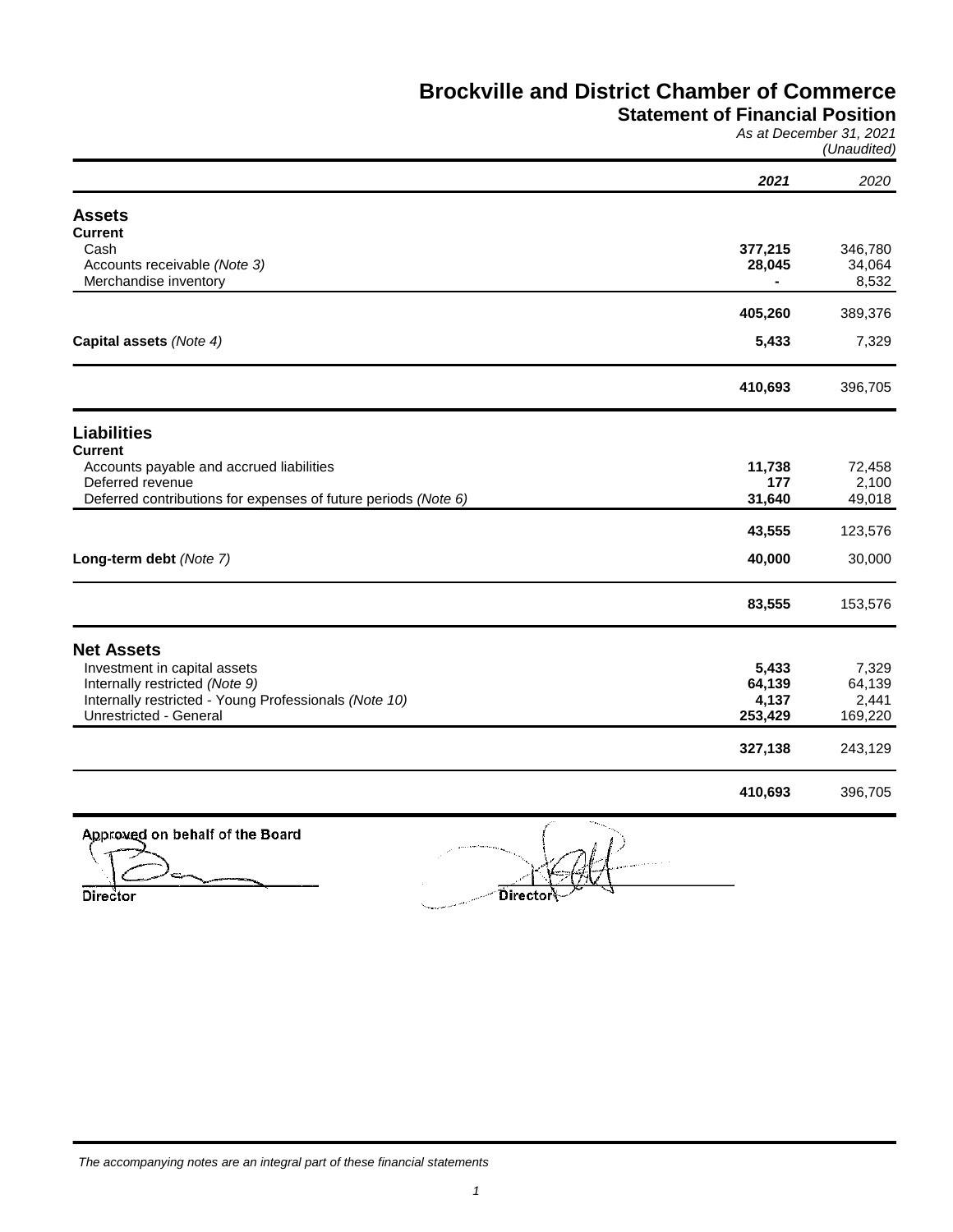### **Statement of Operations**

*For the year ended December 31, 2021 (Unaudited)*

|                                                                   | 2021    | 2020    |
|-------------------------------------------------------------------|---------|---------|
| <b>Revenue</b>                                                    |         |         |
| Membership fees                                                   | 73,933  | 81,073  |
| Functions and networking events                                   | 58,116  | 32,810  |
| Government assistance (Note 8)                                    | 49,941  | 59,669  |
| Ontario Chamber of Commerce Safe Restart Initiative (Note 6)      | 47,945  |         |
| Ontario Chamber of Commerce Shop Local Initiative (Note 6)        | 25,415  |         |
| Administration fees                                               | 20,000  |         |
| Canada Summer Jobs wage subsidy                                   | 8,951   |         |
| Insurance commissions                                             | 6,980   | 8,187   |
| Chamber events banner                                             | 5,950   |         |
| Ontario Chamber of Commerce dues                                  | 2,830   | 3,000   |
| Electronic mass mail fees                                         | 1,800   | 2,200   |
| Merchandise sales and other                                       | 2,479   | 11,732  |
|                                                                   |         |         |
|                                                                   | 304,340 | 198,671 |
| <b>Expenses</b>                                                   |         |         |
| Salaries, wages and benefits                                      | 138,260 | 91,421  |
| Functions and networking events                                   | 24,941  | 20,864  |
| Advertising and promotion                                         | 18,699  | 4,243   |
| Accounting services                                               | 16,238  | 7,261   |
| Telephone, office supplies, and bank fees and credit card charges | 14,269  | 9,979   |
| Professional fees                                                 | 8,190   | 6,825   |
| Rent and insurance                                                | 6,304   | 5,975   |
| Dues and fees                                                     | 3,595   | 3,768   |
| Amortization of capital assets                                    | 1,896   | 417     |
| Cost of merchandise sold and other                                | 1,408   | 9.701   |
| Member services                                                   | 976     | 1,926   |
| Meetings, conferences and travel                                  | 555     | 890     |
|                                                                   | 235,331 | 163,270 |
|                                                                   |         |         |
| Excess of revenue over expenses before discontinued operations    | 69,009  | 35,401  |
| Discontinued operations (Note 12)                                 | 15,000  | 37,623  |
| <b>Excess of revenue over expenses</b>                            | 84,009  | 73,024  |

*The accompanying notes are an integral part of these financial statements*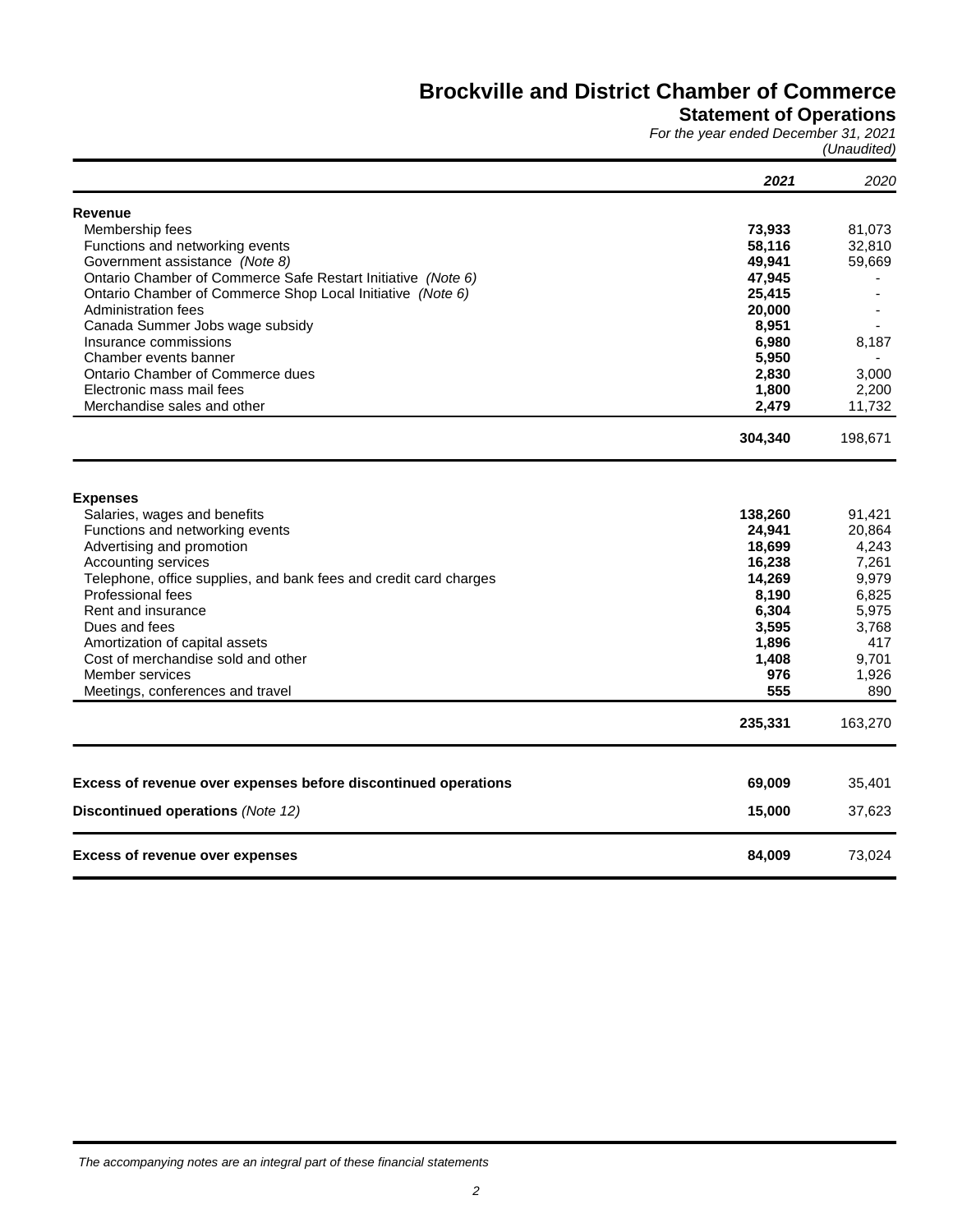**Statement of Changes in Net Assets**

*For the year ended December 31, 2021 (Unaudited)*

|                                           | <b>Investment in</b><br>capital assets | <b>Internally</b><br>restricted<br>(Note 9) | <i><b>Internally</b></i><br>restricted -<br>Young<br><b>Professionals</b><br>(Note 10) | <b>Unrestricted -</b><br>General | 2021    | 2020    |
|-------------------------------------------|----------------------------------------|---------------------------------------------|----------------------------------------------------------------------------------------|----------------------------------|---------|---------|
| Balance, beginning of year                | 7,329                                  | 64,139                                      | 2.441                                                                                  | 169,220                          | 243,129 | 170,105 |
| <b>Excess of revenue over</b><br>expenses | (1,896)                                | $\overline{\phantom{a}}$                    | ٠                                                                                      | 85,905                           | 84,009  | 73,024  |
| <b>Transfers between funds</b>            | $\overline{\phantom{a}}$               | ٠                                           | 1.696                                                                                  | (1,696)                          | ۰       |         |
| Balance, end of year                      | 5,433                                  | 64,139                                      | 4,137                                                                                  | 253,429                          | 327,138 | 243,129 |

*The accompanying notes are an integral part of these financial statements*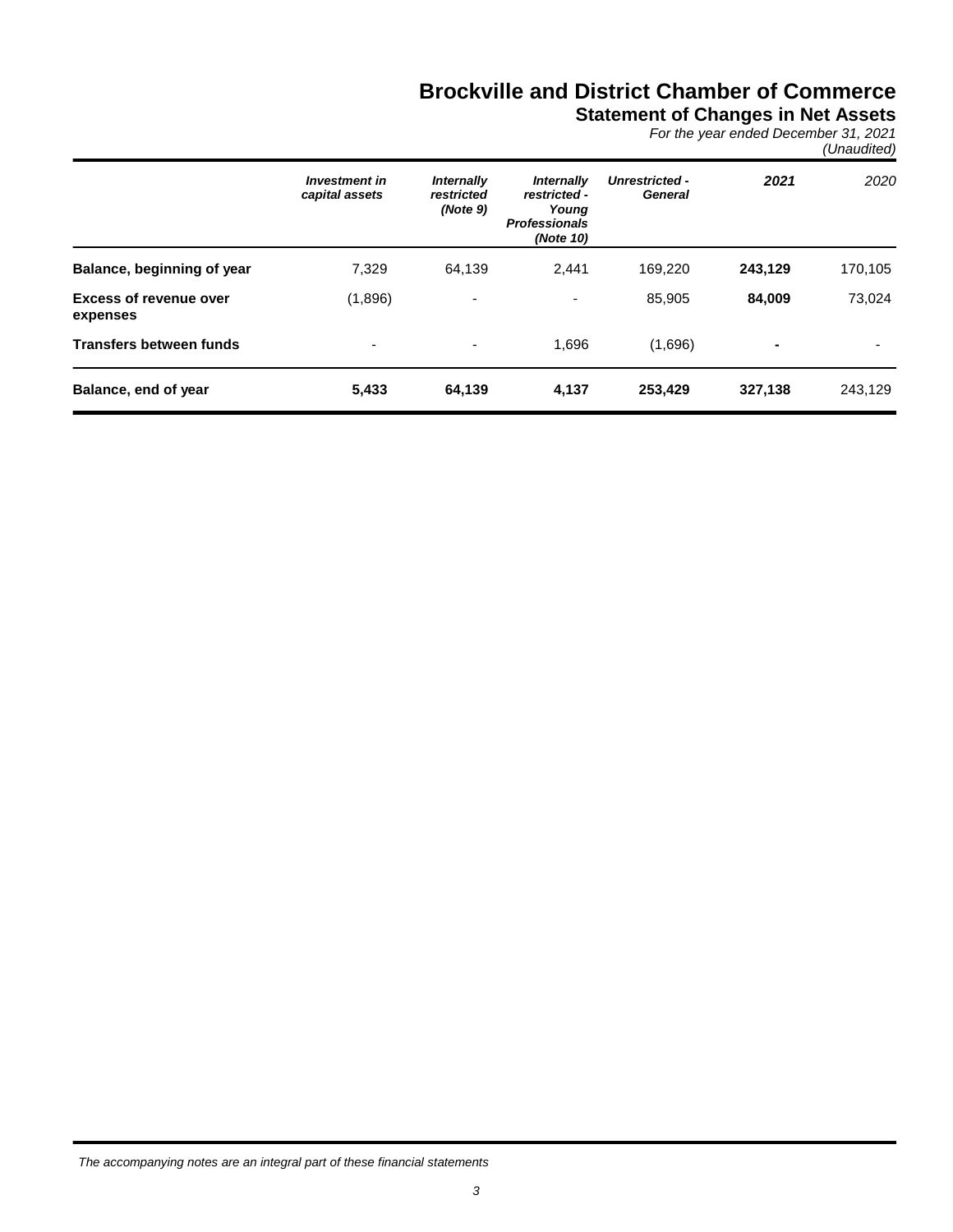# **Statement of Cash Flows**

*For the year ended December 31, 2021 (Unaudited)*

|                                                       | 2021              | 2020               |
|-------------------------------------------------------|-------------------|--------------------|
| Cash provided by (used for):                          |                   |                    |
| <b>Operating</b>                                      |                   |                    |
| Excess of expenses over revenue                       | 84,009            | 73,024             |
| Amortization of capital assets                        | 1,896             | 6,919              |
| Amortization of deferred capital contributions        |                   | (10,095)           |
| Government assistance - forgivable loan               | (10,000)          | (10,000)           |
| Loss (gain) on disposal of capital assets             | (15,000)          | 2,012              |
|                                                       | 60,905            | 61,860             |
| Changes in working capital accounts                   |                   |                    |
| Accounts receivable                                   | 6,019             | (3,354)            |
| Prepaid expenses                                      |                   | 44,473             |
| Merchandise inventory                                 | 8,532             | 13,617             |
| Accounts payable and accrued liabilities              | (60, 720)         | 38,060             |
| Deferred revenue                                      | (1,923)           | (52,014)           |
| Deferred contributions for expenses of future periods | (17, 378)         | (35, 982)          |
|                                                       | (4, 565)          | 66,660             |
| <b>Financing</b>                                      |                   |                    |
| Advances of long-term debt                            | 20,000            | 40,000             |
| Investing                                             |                   |                    |
| Purchase of capital assets                            |                   | (2,728)            |
| Proceeds on disposal of capital assets                | 15,000            | 7,354              |
|                                                       | 15,000            | 4,626              |
| Increase in cash                                      |                   |                    |
| Cash, beginning of year                               | 30,435<br>346,780 | 111,286<br>235,494 |
| Cash, end of year                                     | 377,215           | 346,780            |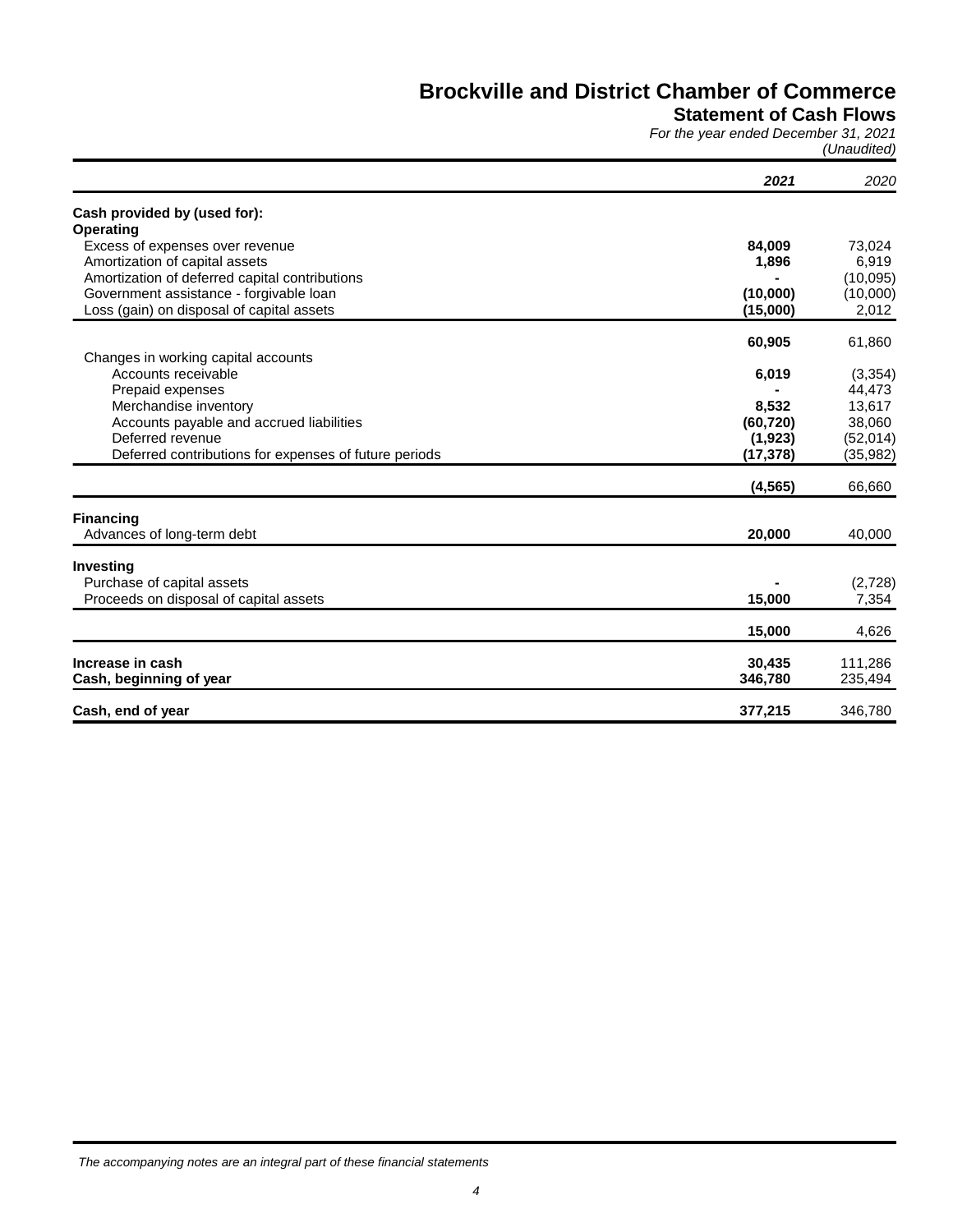*For the year ended December 31, 2021 (Unaudited)*

### **1. Formation and nature of the organization**

The Brockville and District Chamber of Commerce (the "Chamber") was formed in 1906 and is part of a network of community Chambers of Commerce and Boards of Trade that exist across Canada. The Chamber's mission is, through proactive leadership in advocacy and networking, to support and grow business to build a strong economic community. The Chamber is incorporated under the Boards of Trade Act - Part 1 (Canada) and is exempt from income taxes, providing certain requirements of the Income Tax Act (Canada) are met.

### **2. Significant accounting policies**

The financial statements have been prepared in accordance with Canadian accounting standards for not-for-profit organizations and include the following significant accounting policies:

### *Revenue recognition*

The Chamber follows the deferral method of accounting for contributions.

Provincial, municipal and other restricted contributions and wage subsidies are recognized as revenue in the period in which the related expenditures have been incurred.

Unrestricted contributions are recognized as revenue when received or receivable if the amount to be received can be reasonably estimated and collection is reasonably assured.

Membership fees are recognized as revenue in the fiscal year encompassing the membership term.

Revenue from merchandise sales, functions and networking events are recognized when the services are provided or the goods are delivered.

### *Government assistance*

Government assistance is recognized when there is reasonable assurance the the Chamber has complied and will continue to comply with all conditions of the assistance. Government assistance toward current expenses is recognized in income for the period as revenue. Government assistance towards expenses of future accounting periods is deferred and recognized in income as related expenses are incurred.

### *Merchandise inventory*

Merchandise inventory is valued at the lower of cost and net realizable value. The cost of inventory includes all costs of purchase and other costs incurred in bringing the inventory to its present location and is determined on a first-in, first-out basis. Net realizable value is the estimated selling price in the ordinary course of business less the estimated costs necessary to make the sale. The cost of inventory expensed during the year was \$288 (2020 - \$8,712).

### *Capital assets*

Purchased capital assets are recorded at cost. Contributed capital assets are recorded at fair value at the date of contribution. Repair and maintenance costs are charged to expense. Betterments which extend the estimated life and capacity of an asset are capitalized.

Amortization is provided on the straight-line basis using the following annual rates, which are intended to amortize the cost of capital assets over their estimated useful lives:

|                                | Rate   |
|--------------------------------|--------|
| Event centre equipment         | 20%    |
| Office furniture and equipment | 10 $%$ |
| Computer equipment             | 20%    |
| Website and mobile application | $33\%$ |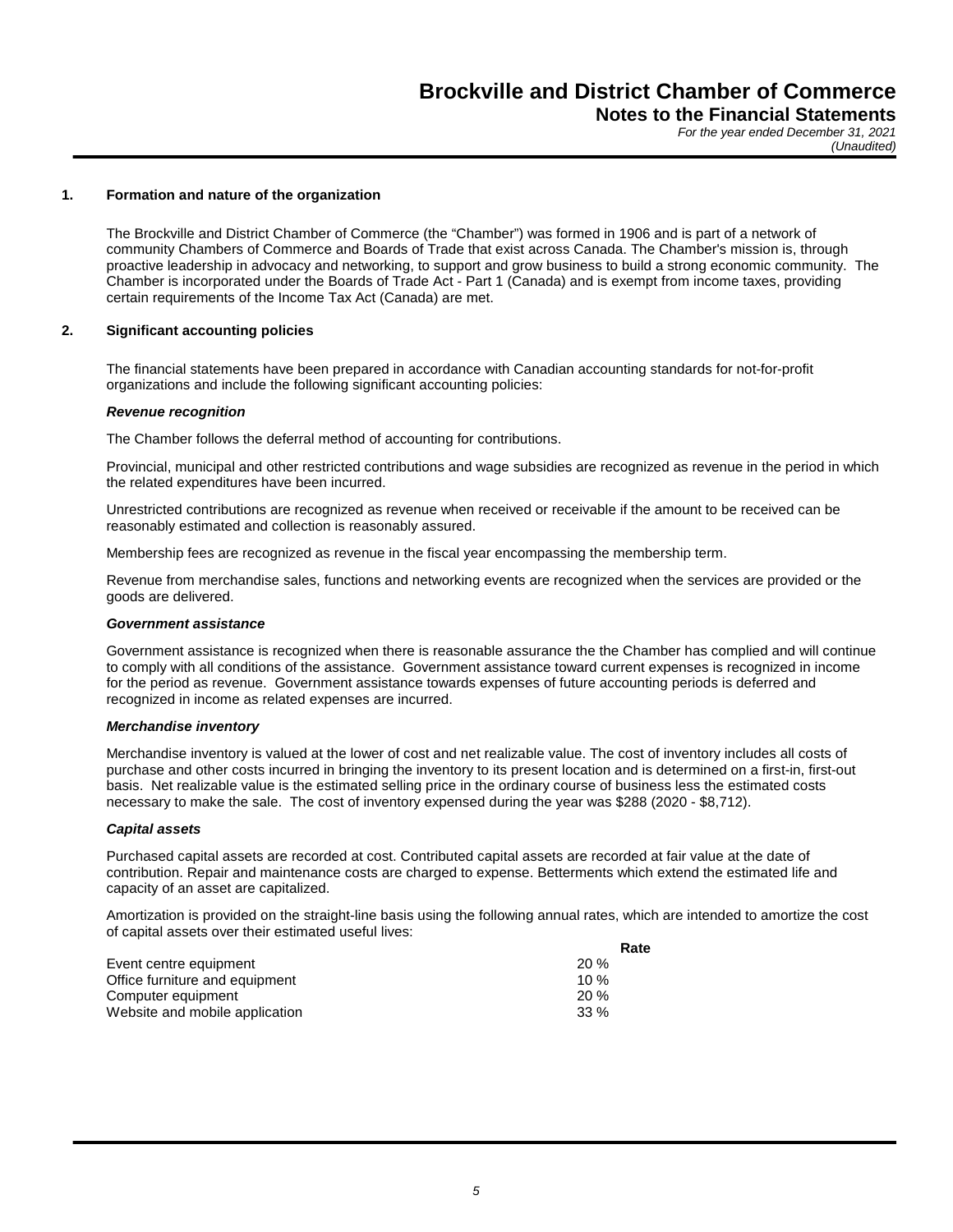*For the year ended December 31, 2021 (Unaudited)*

### **2. Significant accounting policies** *(Continued from previous page)*

### *Impairment of long-lived assets*

Long-lived assets consists of capital assets. Long-lived assets held for use are measured and amortized as described in the applicable accounting policies.

The Chamber writes down long-lived assets held for use when conditions indicate that the asset no longer has any longterm service potential to the organization. The assets are also written down when the value of future economic benefits or service potential associated with the asset is less than its net carrying amount. When the Chamber determines that a longlived asset is impaired, its carrying amount is written down to the asset's fair value.

### *Contributed services and materials*

The Chamber records in the financial statements contributions of services and materials when:

(i) the fair value of the contributions can be reasonably estimated;

(ii) the contributed services and materials are used in the normal course of operations; and

(iii) the Chamber would have purchased the services and materials if they had not been contributed.

### *Financial instruments*

### *Initial measurement*

The Chamber initially measures its financial assets and financial liabilities at fair value.

### *Subsequent measurement*

The Chamber subsequently measures all its financial assets and financial liabilities at amortized cost.

Financial assets subsequently measured at amortized cost include cash and accounts receivable. Financial liabilities subsequently measured at amortized cost include accounts payable and accrued liabilities and long-term debt.

### *Impairment*

The Chamber assesses impairment of all of its financial assets measured at amortized cost. Management considers whether the issuer is having significant financial difficulty; whether there has been a breach in contract, such as a default or delinquency in interest or principal payments in determining whether objective evidence of impairment exists. When there is an indication of impairment, the Chamber determines whether it has resulted in a significant adverse change in the expected timing or amount of future cash flows during the year. If so, the Chamber reduces the carrying amount of any impaired financial assets to the highest of: the present value of cash flows expected to be generated by holding the assets; the amount that could be realized by selling the assets; and the amount expected to be realized by exercising any rights to collateral held against those assets. Any impairment, which is not considered temporary, is included in current year excess of revenue over expenses.

The Chamber reverses impairment losses on financial assets when there is a decrease in impairment and the decrease can be objectively related to an event occurring after the impairment loss was recognized. The amount of the reversal is recognized in the excess of revenue over expenses in the year the reversal occurs.

### *Measurement uncertainty (use of estimates)*

The preparation of financial statements in conformity with Canadian accounting standards for not-for-profit organizations requires management to make estimates and assumptions that affect the reported amounts of assets and liabilities and disclosure of contingent assets and liabilities at the date of the financial statements, and the reported amounts of revenues and expenses during the reporting period.

Accounts receivable are stated after evaluation as to their collectibility and an appropriate allowance for doubtful accounts is provided where considered necessary. Amortization is based on the estimated useful lives of capital assets.

These estimates and assumptions are reviewed periodically and, as adjustments become necessary, they are reported in the statement of operations in the periods in which they become known.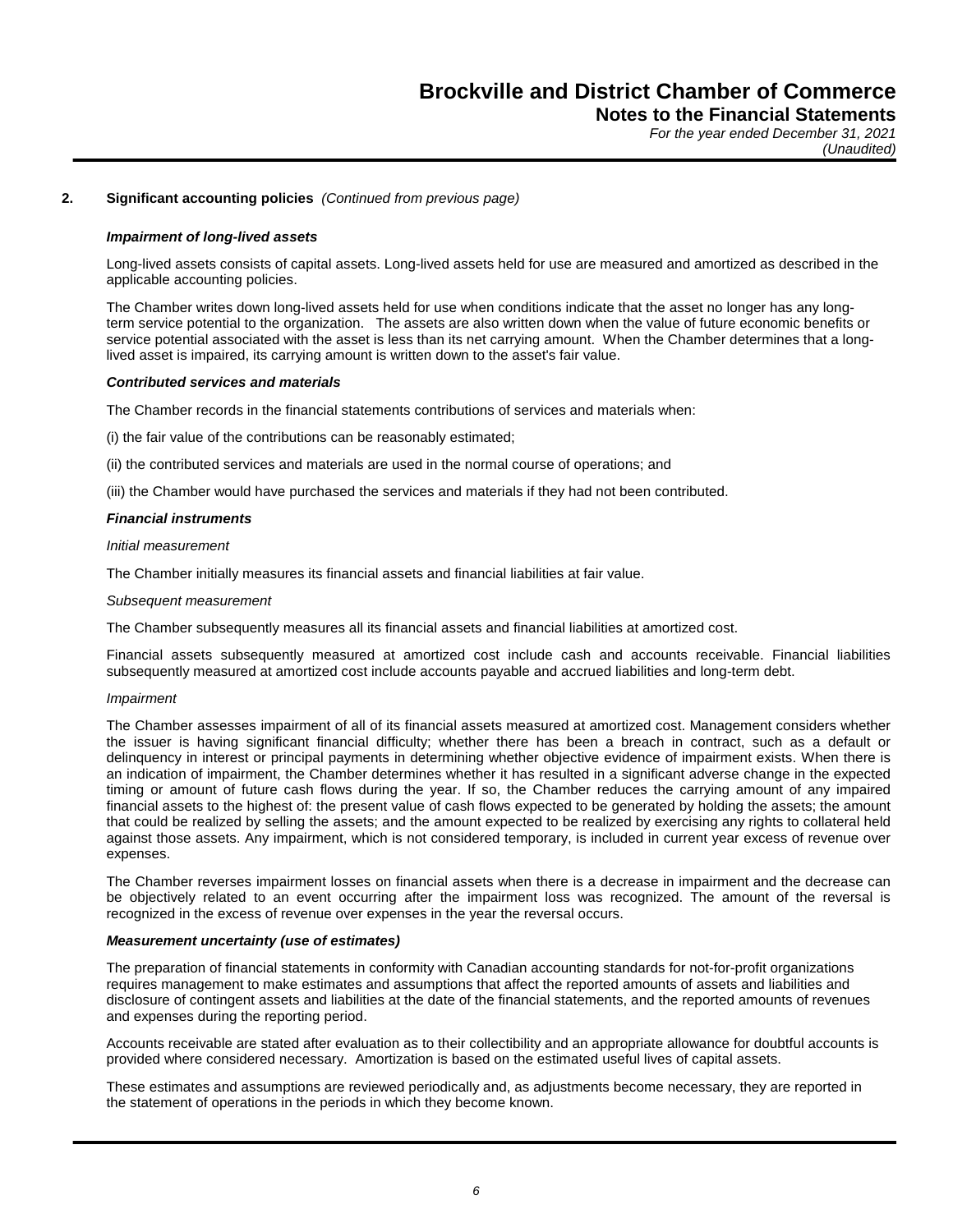### **Notes to the Financial Statements**

*For the year ended December 31, 2021 (Unaudited)*

### **3. Accounts receivable**

|                                                                | 2021   | 2020   |
|----------------------------------------------------------------|--------|--------|
| Ontario Chamber of Commerce Safe Restart Initiative receivable | 23,050 |        |
| Harmonized Sales Tax recoverable                               | 3,677  | 4.551  |
| Trade receivables                                              | 1.318  | 6.596  |
| Canada Emergency Wage Subsidy receivable                       |        | 22.917 |
|                                                                | 28.045 | 34.064 |

### **4. Capital assets**

|                                | Cost   | <b>Accumulated</b><br>amortization | 2021<br><b>Net book</b><br>value | 2020<br>Net book<br>value |
|--------------------------------|--------|------------------------------------|----------------------------------|---------------------------|
| Event centre equipment         | 7,035  | 5,225                              | 1,810                            | 2,518                     |
| Office furniture and equipment | 9,872  | 9,256                              | 616                              | 724                       |
| Computer equipment             | 30,183 | 27.176                             | 3,007                            | 4,087                     |
| Website and mobile application | 5,621  | 5,621                              | $\blacksquare$                   |                           |
|                                | 52.711 | 47.278                             | 5,433                            | 7,329                     |

### **5. Government remittances payable**

Included in accounts payable and accrued liabilities are government remittances payable of \$138 (2020 - \$294).

### **6. Deferred contributions for expenses of future periods**

Deferred contributions for expenses of future periods consist of unspent contributions externally restricted by the contributor. Recognition of these amounts as revenue is deferred to periods when the specified expenditures are made. Changes in the deferred contributions balance are as follows:

|                                                | <b>RRRF</b> (refer<br>to Note 8) | <b>Shop Local</b><br><i><b>Initiative</b></i> | <b>Safe Restart</b><br><b>Initiative</b> | 2021<br>Total | 2020<br>Total |
|------------------------------------------------|----------------------------------|-----------------------------------------------|------------------------------------------|---------------|---------------|
| Balance, beginning of year                     | 49.018                           | $\overline{\phantom{0}}$                      |                                          | 49.018        |               |
| Funding received or receivable during the year | 9.886                            | 56,000                                        | 49.000                                   | 114.886       | 88.973        |
| Revenue recognized during the year             | (16,052)                         | (25, 415)                                     | (47.945)                                 | (89, 412)     |               |
| Revenue recognized during the year included    |                                  |                                               |                                          |               |               |
| in discontinued operations (note 12)           | (42.852)                         | $\overline{\phantom{0}}$                      |                                          | (42.852)      | (39, 955)     |
|                                                |                                  |                                               |                                          |               |               |
| Balance, end of year                           |                                  | 30.585                                        | 1.055                                    | 31.640        | 49.018        |

The Regional Relief and Recovery Fund ("RRRF") is a federal program, a portion of which is administered by the Tourism Industry Association of Ontario ("TIAO"), introduced in response to the COVID-19 pandemic (refer to note 13). As a destination marketing organization recognized by TIAO, the assistance was in the form of non-repayable contributions to cover approved tourism expenditures incurred during the period from June 5, 2020 to February 28, 2021.

The Shop Local Initiative is funded by the Ontario Chamber of Commerce, and aims to engage, inform and reward local consumers for buying from local merchants and runs from September 1, 2021 to February 28, 2022.

The Safe Restart Initiative is funded by the Ontario Chamber of Commerce, in partnership with the Canadian Chamber of Commerce and the Ontario and federal governments. The initiative consists of providing COVID-19 rapid antigen tests at no charge to small and medium sized businesses and runs from July 12, 2021 to March 4, 2022.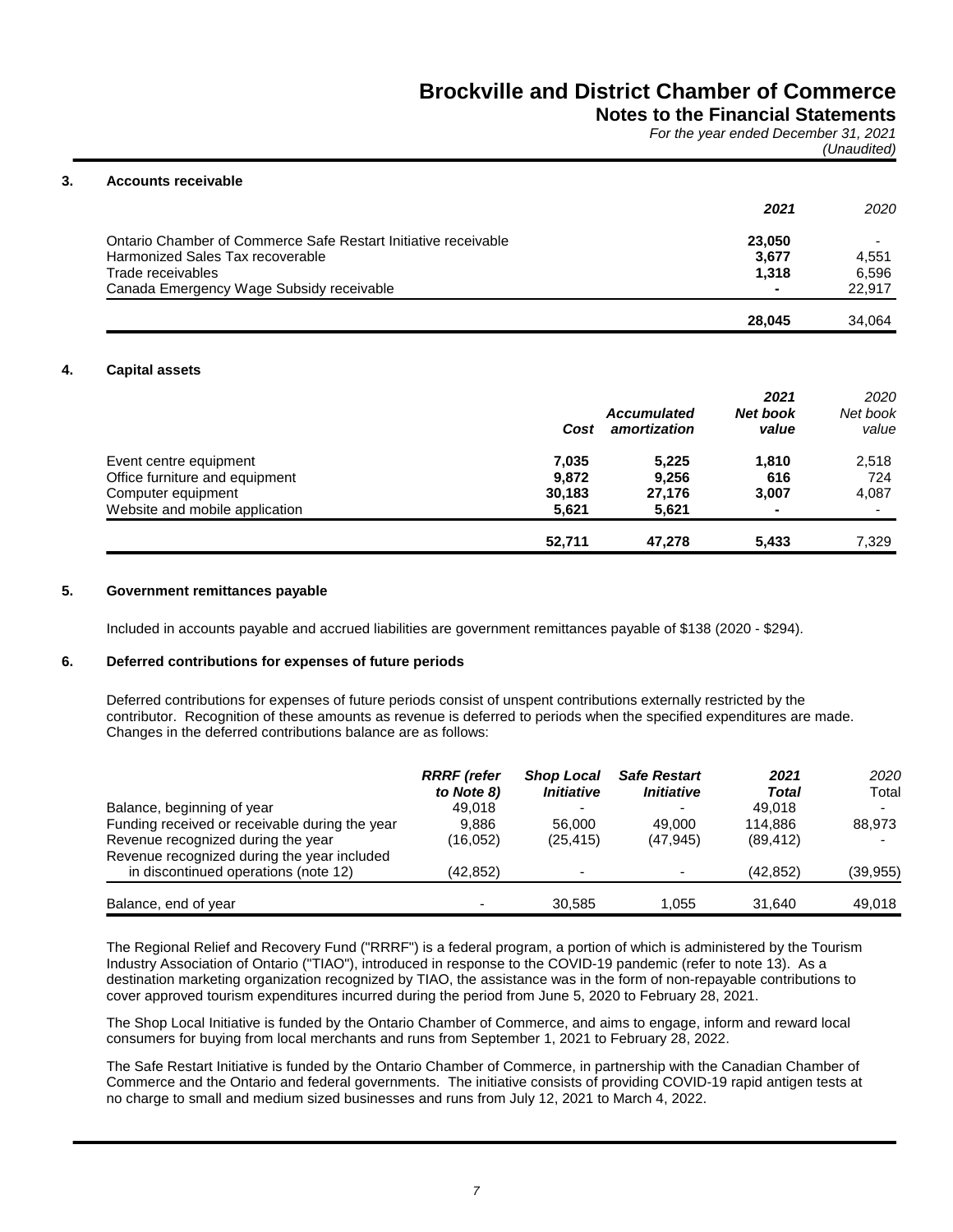### **Notes to the Financial Statements**

*For the year ended December 31, 2021 (Unaudited)*

### **7. Long-term debt**

|                                            | 2021     | 2020     |
|--------------------------------------------|----------|----------|
| Canada Emergency Business Account ("CEBA") | 60,000   | 40,000   |
| Forgiveable portion of CEBA                | (20,000) | (10,000) |
|                                            | 40,000   | 30,000   |

The Canada Emergency Business Account ("CEBA") is a non-interest bearing loan, with no required principal repayments until December 31, 2023. The balance payable is recognized net of the forgivable portion which has been recognized as government assistance over the current and prior year.

The CEBA, also introduced in response to the COVID-19 pandemic, provides funds to cover eligible non-deferrable expenditures by way of a non-interest bearing loan which is partially forgivable if the repayable portion is repaid by the imposed deadline. If the repayable portion of principal is not repaid by December 31, 2023, the forgivable portion will not be forgiven and the full balance of \$60,000 will be due on December 31, 2026, bearing interest at 5% per annum from January 1, 2024.

### **8. Government assistance**

During the year, the Chamber recognized \$39,941 (2020 - \$110,360 including \$60,691 included in discontinued operations) in Canada Emergency Wage Subsidy ("CEWS") as revenue. CEWS was introduced in response to the COVID-19 pandemic and provides eligible employers with a subsidy to cover a portion of wage costs paid to eligible employees during prescribed claim periods and ended October 23, 2021.

During the year, the Chamber recognized the forgivable portion of \$10,000 (2020 - \$10,000) of the additional CEBA loan received. For further details on the CEBA loan refer to note 7.

The Chamber also recognized \$58,904 (2020 - \$39,955) in Regional Relief Recovery Fund ("RRRF"), including \$16,052 which was used to fund member fees and \$42,852 recognized as government assistance included in discontinued operations. For further details on the RRRF program, refer to note 6.

Amounts claimed under these programs are subject to validation and detailed verification by the Federal Government.

### **9. Internally restricted net assets**

The Board of Directors had approved the internal restriction of \$300 monthly to be used for the development of a long-term office space strategy. The Board of Directors decided to waive this internal transfer beginning in March 2016.

### **10. Internally restricted net assets - Young Professionals**

The Board of Directors has approved the internal restriction of the net proceeds from the events and activities of the Young Professionals Committee from the general unrestricted net assets to be used for future Young Professionals events.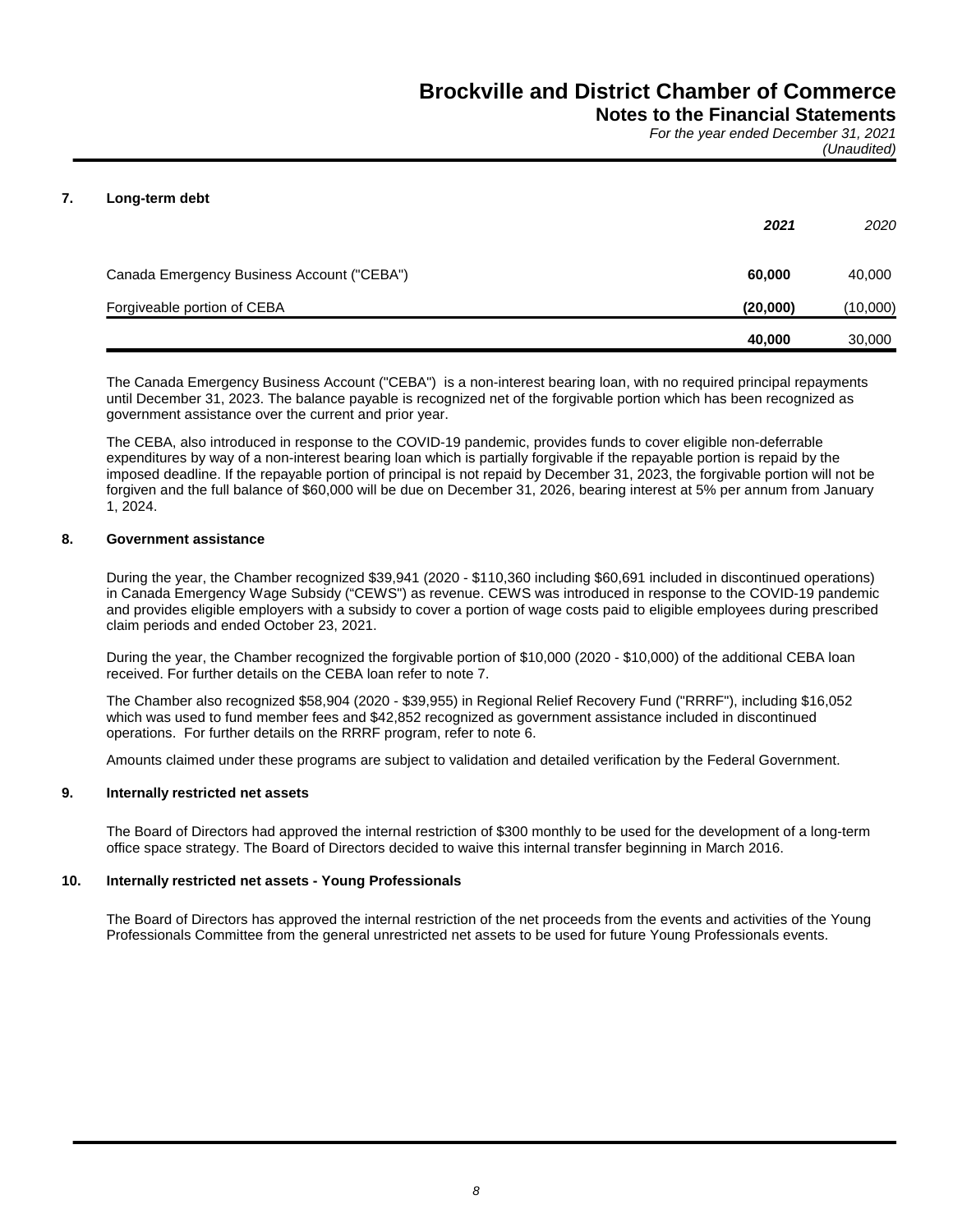*For the year ended December 31, 2021 (Unaudited)*

### **11. Financial instruments**

The Chamber, as part of its operations, carries a number of financial instruments. It is management's opinion that the Chamber is not exposed to significant interest, currency, credit, liquidity or other price risks arising from these financial instruments except as otherwise disclosed. There have been no changes to risk exposures from the prior year.

### *Credit risk*

Credit risk is the risk that one party to a financial instrument will cause a financial loss for the other party by failing to discharge an obligation.

The Chamber provides credit to its members and to non-members in the normal course of operations. The credit risk associated with accounts receivable is managed through the ongoing monitoring of individual receivable balances. It is management's opinion that the Chamber does not have significant credit risk exposure to any individual member or nonmember receivable.

### *Liquidity risk*

Liquidity risk is the risk that the Chamber will not be able to meet a demand for cash or fund its obligations as they become due. The Chamber meets its liquidity requirements by monitoring cash flows from operations and anticipating financing and investing activities.

### **12. Discontinued operations**

On September 22, 2020, the City of Brockville announced that the tourism contract with the Chamber had not been renewed effective January 1, 2021. As a result, the Chamber closed their tourism department by December 31, 2020 with the exception of the revenues and expenses of the Regional Relief Recovery Fund ("RRRF") program which ran until February 28, 2021. For further details on the RRRF program, refer to notes 6 and 8. The Chamber also received consideration of \$15,000 for the sale of their tourism digital assets, including fully amortized website and mobile applications.

The following have been reported in the excess of revenue over expenses arising from discontinued operations:

|                                                                     | 2021      | 2020       |
|---------------------------------------------------------------------|-----------|------------|
| Revenue                                                             |           |            |
| Government assistance (note 8)                                      | 42,852    | 100,647    |
| City of Brockville allocation of Municipal Accomodation Tax funding |           | 183,735    |
| City of Brockville contract for tourism program                     |           | 178,916    |
| Cooperative marketing program, tourism guides, maps and brochures   |           | 61,862     |
| Special events, merchandise sales, wage subsidies and other         |           | 45,072     |
|                                                                     | 42,852    | 570,232    |
| Expenses                                                            |           |            |
| Advertising and promotion and special events                        | (42, 852) | (190, 549) |
| Salaries, wages and benefits                                        |           | (218,119)  |
| Cooperative marketing program, tourism guides, maps and brochures   |           | (65, 708)  |
| Administration, cost of merchandise sold and other                  |           | (59, 814)  |
|                                                                     | (42, 852) | (534,190)  |
| Gain (loss) on disposal of capital assets                           | 15,000    | (2,012)    |
| Amortization of deferred capital contributions                      |           | 10,095     |
| Amortization of capital assets                                      |           | (6, 502)   |
| Excess of revenue over expenses                                     | 15,000    | 37,623     |